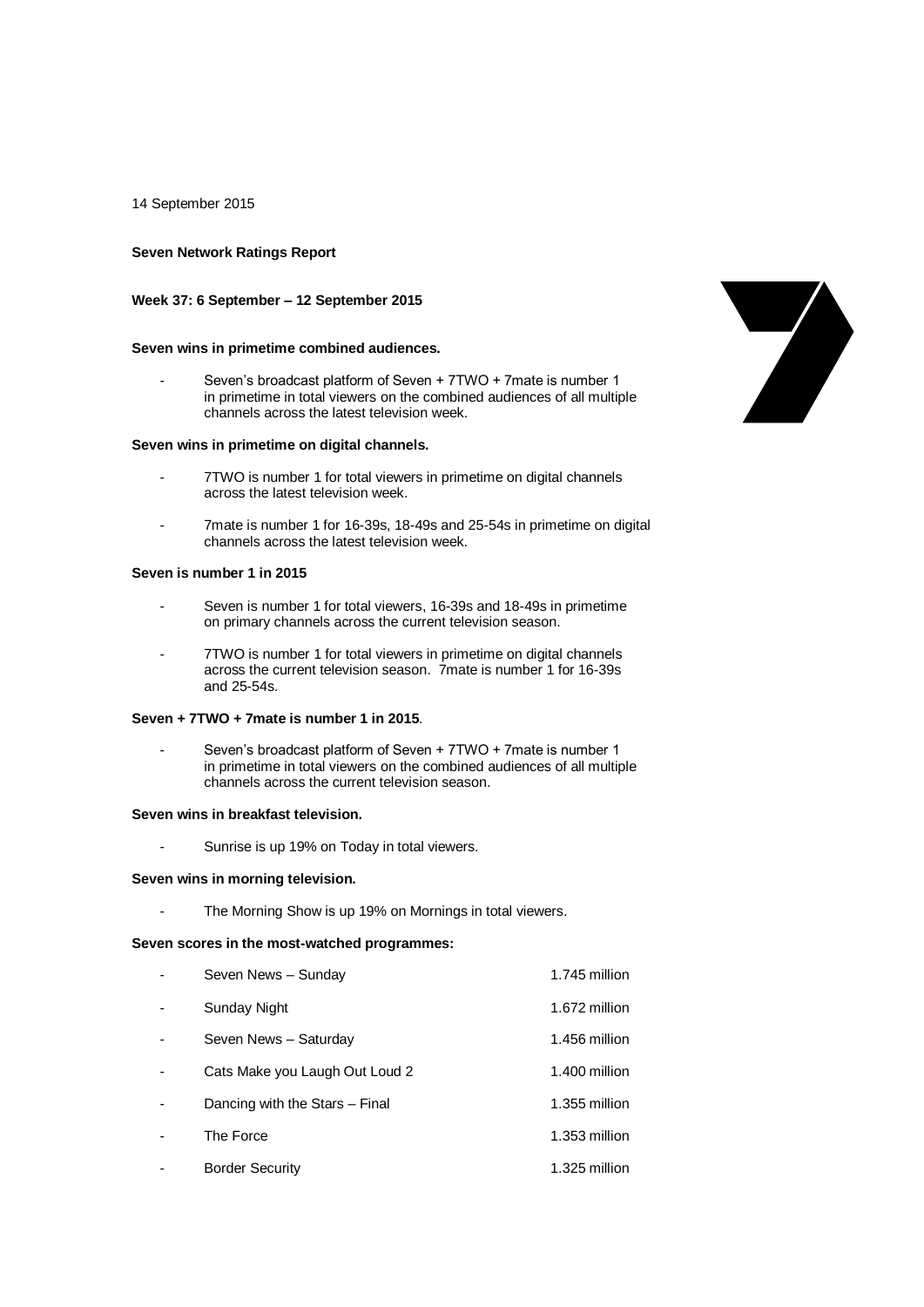| Dancing with the Stars          | 1.301 million |
|---------------------------------|---------------|
| Seven News                      | 1.233 million |
| Home and Away                   | 1.222 million |
| <b>Better Homes and Gardens</b> | 1.130 million |
| Winners and Losers              | 1.124 million |
|                                 |               |

Metropolitan and Regional Combined Audiences

# **Primetime audience demographics for primary channels**

| 6:00pm-midnight Week 37, 2015 |          |       |       |            |            |  |  |
|-------------------------------|----------|-------|-------|------------|------------|--|--|
| <b>Audience shares</b>        | Seven    | Nine  | Ten   | <b>ABC</b> | <b>SBS</b> |  |  |
| All People                    | $20.1\%$ | 20.2% | 12.1% | 13.5%      | 4.7%       |  |  |
| 16-39s                        | 18.0%    | 21.9% | 15.5% | 5.7%       | 3.6%       |  |  |
| 18-49s                        | 18.4%    | 22.0% | 15.0% | 7.4%       | 4.1%       |  |  |
| 25-54s                        | 18.7%    | 22.3% | 14.6% | 8.5%       | 4.5%       |  |  |

# **Primetime audience demographics for digital channels**

| 6:00pm-midnight Week 37, 2015 |         |        |        |            |  |
|-------------------------------|---------|--------|--------|------------|--|
| <b>Audience shares</b>        | Total   | 16-39s | 18-49s | $25 - 54s$ |  |
| 7TWO                          | 4.8%    | 1.9%   | 2.2%   | 2.5%       |  |
| 7 <sub>mate</sub>             | 4.7%    | 7.1%   | 6.5%   | 6.0%       |  |
| GO!                           | 4.3%    | 6.6%   | 5.7%   | 5.2%       |  |
| Gem                           | 3.7%    | 3.9%   | 3.7%   | 3.6%       |  |
| One                           | 2.9%    | 3.4%   | 3.7%   | 3.6%       |  |
| Eleven                        | 2.9%    | 5.6%   | 4.8%   | 4.2%       |  |
| ABC <sub>2</sub>              | 2.9%    | 3.4%   | 3.1%   | 2.9%       |  |
| ABC <sub>3</sub>              | $0.7\%$ | 0.6%   | 0.5%   | $0.4\%$    |  |
| ABC News 24                   | 1.3%    | 1.0%   | 1.3%   | 1.3%       |  |
| SBS <sub>2</sub>              | $1.0\%$ | 1.5%   | 1.4%   | 1.4%       |  |
| NITV:                         | 0.2%    | 0.2%   | 0.2%   | 0.1%       |  |
|                               |         |        |        |            |  |

# **Primetime audience demographics for combined audiences of all channels**.

| 6:00pm-midnight Week 37, 2015 |       |       |       |            |            |  |  |
|-------------------------------|-------|-------|-------|------------|------------|--|--|
| <b>Audience shares</b>        | Seven | Nine  | Ten   | <b>ABC</b> | <b>SBS</b> |  |  |
| All People                    | 29.6% | 28.2% | 17.9% | 18.4%      | 5.9%       |  |  |
| 16-39s                        | 27.0% | 32.4% | 24.5% | 10.7%      | 5.4%       |  |  |
| 18-49s                        | 27.1% | 31.5% | 23.5% | 12.3%      | 5.7%       |  |  |
| 25-54s                        | 27.2% | 31.2% | 22.4% | $13.2\%$   | 6.0%       |  |  |

FTA Channels and Total TV

Copyright Oztam Data: Consolidated (Live + As Live + TSV) and Overnight (Live + As Live).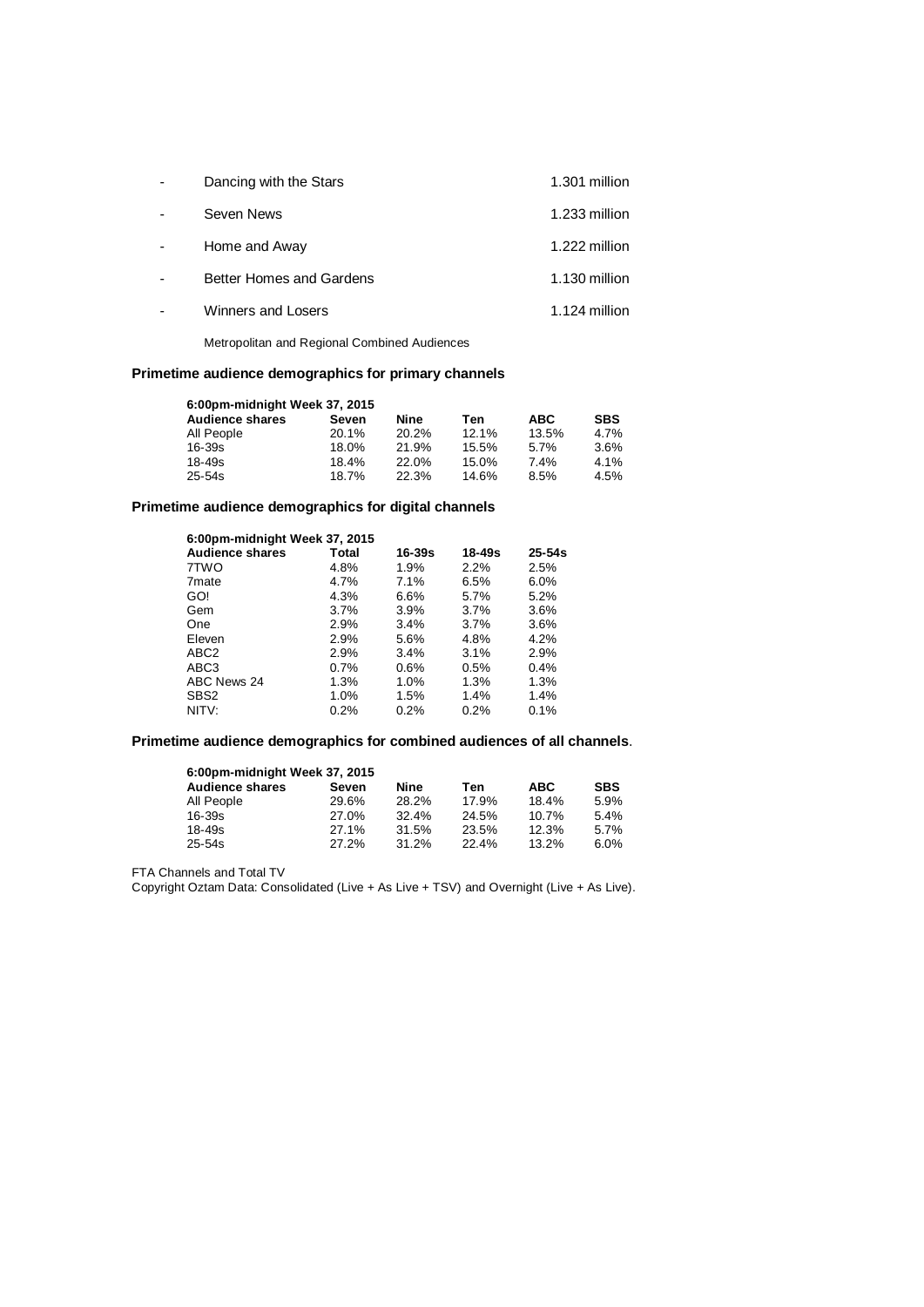## **Primetime Programming Analysis**

## **Sunday**

- Seven wins in primetime on digital channels.
	- 7mate is the most-watched digital channel for 16-39s and 18-49s.
- Seven scores in the most-watched programmes:

| <b>All People</b>      |    | $25 - 54s$             |    |
|------------------------|----|------------------------|----|
| Seven News             | #2 | Seven News             | #4 |
| <b>Sunday Night</b>    | #5 | <b>Sunday Night</b>    | #5 |
| Dancing with the Stars | #6 | Dancing with the Stars | #7 |
|                        |    |                        |    |
|                        |    |                        |    |
| $16 - 39s$             |    | $18 - 49s$             |    |
| Seven News             | #5 | Seven News             | #4 |
| <b>Sunday Night</b>    | #7 | <b>Sunday Night</b>    | #6 |

- **AFL on Seven: Sunday Afternoon Football** dominates in total viewers, 16-39s, 18-49s and 25-54s across its broadcast markets on Seven.
- **Seven News** (1.178 million).
- **Sunday Night** (1.060 million) peaks at 1.291 million and ranks in Sunday's top ten most-watched programmes for total viewers, 16-39s, 18-49s and 25-54s.
- **Dancing with the Stars** (0.850 million) peaks at 1.300 million and ranks in Sunday's top ten most-watched programmes for total viewers, 16-39s, 18-49s and 25-54s.

### **Monday**

- Seven wins in primetime on combined audiences.
	- Seven  $+ 7TWO + 7$  mate is number one for total viewers on the combined audiences of all channels.
	- Seven + 7TWO + 7mate leads Nine + Go + Gem and is up 50% on Ten + One + Eleven in total viewers.
- Seven wins in primetime on digital channels.
	- 7TWO is the most-watched digital channel for total viewers.
- Seven wins in breakfast television. Sunrise leads Today.
- Seven scores in the most-watched programmes:

| <b>All People</b><br>Seven News - Today Tonight<br>Seven News<br>Dancing with the Stars | #4<br>#5<br>#8 | $25 - 54s$<br>Seven News - Today Tonight<br>Home and Away<br>Seven News | #7<br>#9<br>#10 |
|-----------------------------------------------------------------------------------------|----------------|-------------------------------------------------------------------------|-----------------|
| $16 - 39s$<br>Home and Away<br>Seven News - Today Tonight                               | #7<br>#9       | $18 - 49s$<br>Home and Away<br>Seven News - Today Tonight               | #8<br>#9        |

 **Dancing with the Stars** (0.883 million) peaks at 1.107 million and ranks in Monday's top ten most-watched programmes.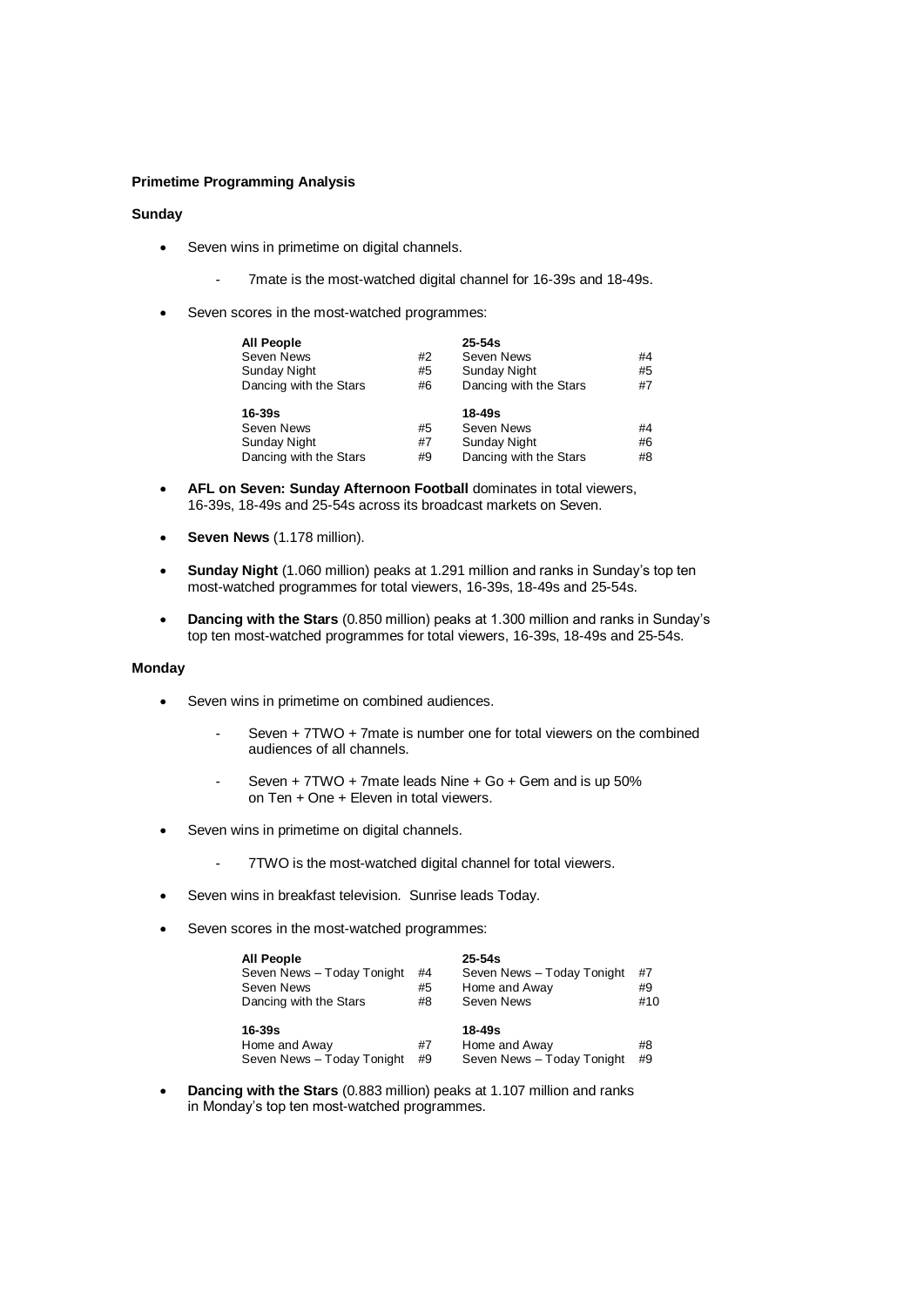## **Tuesday**

- Seven wins in primetime on primary channels.
	- Seven is number one for total viewers, 16-39s, 18-49s and 25-54s.
	- Seven is up 7% on Nine and up 22% on Ten in total viewers.
	- Seven is up 4% on Nine and up 21% on Ten in 16-39s. Seven is up 5% on Nine and up 13% on Ten in 18-49s. Seven is up 3% on Nine and up 11% on Ten in 25-54s.
- Seven wins in primetime on digital channels.
	- 7mate is the most-watched digital channel for 16-39s, 18-49s and 25-54s.
- Seven wins in primetime combined audiences.
	- Seven + 7TWO + 7mate is number one for total viewers on the combined audiences of all channels.
	- Seven + 7TWO + 7mate is up 7% on Nine + Go + Gem and up 21% on Ten + One + Eleven in total viewers.
- Seven wins in breakfast television. Sunrise is up 30% on Today.
- Seven wins in morning television. The Morning Show is up 37% on Mornings.
- Seven scores in the most-watched programmes:

| <b>All People</b><br>Seven News - Today Tonight<br>Seven News<br>Cats Make You Laugh Out Loud<br>Home and Away         | #2<br>#4<br>#8<br>#10 | $25 - 54s$<br>Winners and Losers<br>Cats Make You Laugh Out Loud<br>Seven News - Today Tonight              | #6<br>#7<br>#9        |
|------------------------------------------------------------------------------------------------------------------------|-----------------------|-------------------------------------------------------------------------------------------------------------|-----------------------|
| $16 - 39s$<br><b>Winners and Losers</b><br>Cats Make You Laugh Out Loud<br>Home and Away<br>Seven News - Today Tonight | #3<br>#5<br>#6<br>#7  | 18-49s<br>Winners and Losers<br>Cats Make You Laugh Out Loud<br>Seven News - Today Tonight<br>Home and Away | #4<br>#5<br>#8<br>#10 |

- **Cats Make You Laugh Out Loud 2** (0.869 million) peaks at 1.052 million, wins its timeslot and ranks in Tuesday's top ten most-watched programmes for total viewers, 16-39s, 18-49s and 25-54s.
- **Winners and Losers** (0.711 million) wins its timeslot and ranks in Tuesday's top ten most-watched programmes for 16-39s, 18-49s and 25-54s.

#### **Wednesday**

- Seven wins in news.
- Seven wins in primetime on primary channels.
	- Seven is number one for total viewers.
- Seven wins in primetime on digital channels.
	- 7mate is the most-watched digital channel for 25-54s.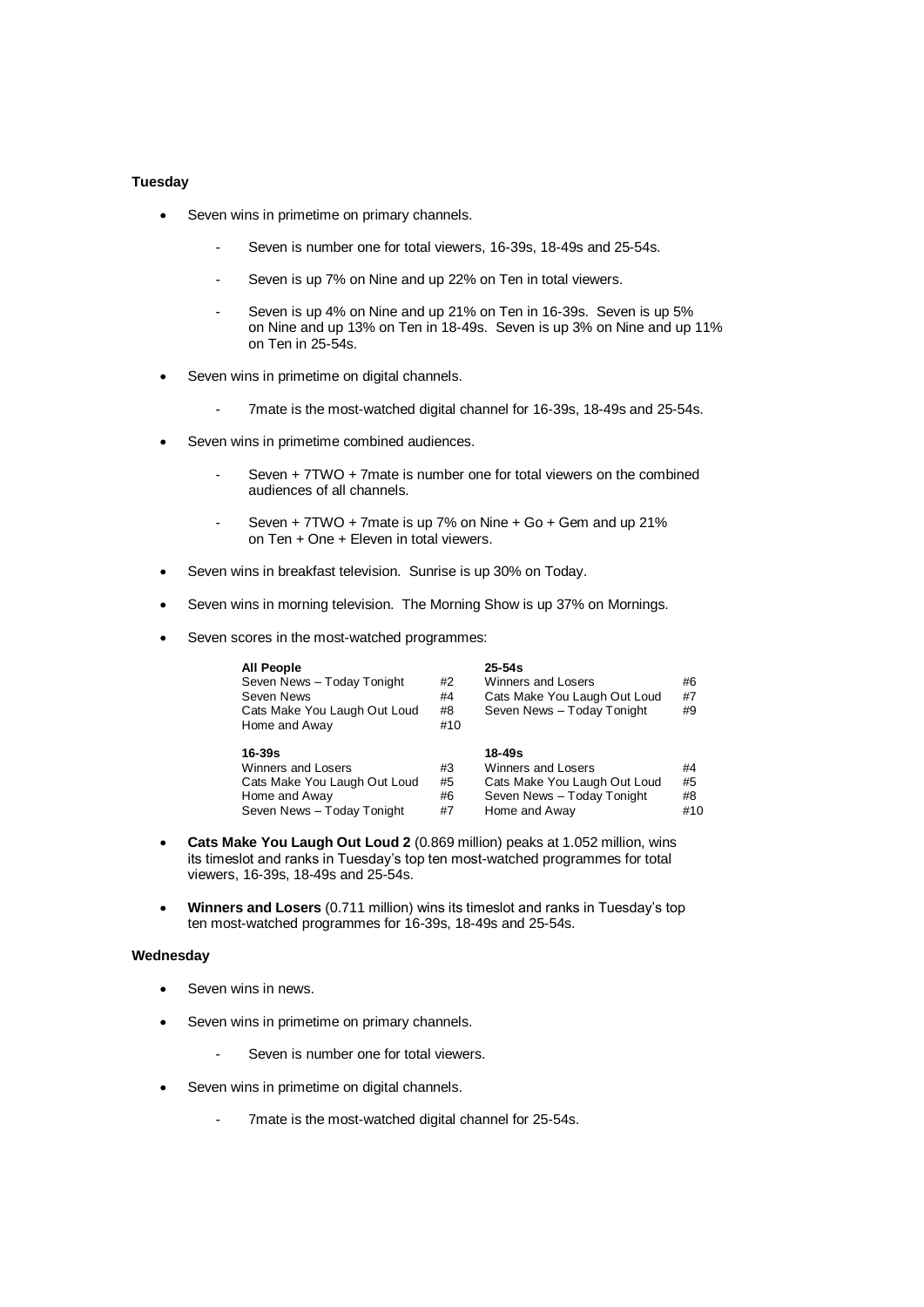- Seven wins in primetime combined audiences.
	- Seven + 7TWO + 7mate is number one for total viewers on the combined audiences of all channels.
	- Seven + 7TWO + 7mate is up 10% on Nine + Go + Gem and up 32% on Ten + One + Eleven in total viewers.
- Seven wins in breakfast television. Sunrise is up 24% on Today.
- Seven wins in morning television. The Morning Show is up 29% on Mornings.
- Seven scores in the most-watched programmes:

| <b>All People</b>          |     | $25 - 54s$                 |     |
|----------------------------|-----|----------------------------|-----|
| Seven News                 | #1  | The Force                  | #6  |
| Seven News - Today Tonight | #5  | Home and Away              | #9  |
| The Force                  | #10 | Seven News - Today Tonight | #10 |
| $16 - 39s$                 |     | 18-49s                     |     |
| Home and Away              | #5  | Home and Away              | #7  |
| The Force                  | #7  | The Force                  | #8  |
| <b>Border Security</b>     | #8  | Seven News - Today Tonight | #10 |

## **Thursday**

- Seven wins in breakfast television. Sunrise leads Today.
- Seven wins in morning television. The Morning Show leads Mornings.
- Seven wins in primetime on digital channels.
	- 7TWO is the most-watched digital channel for total viewers.

### **Friday**

- Seven wins in primetime on primary channels.
	- Seven is number one for total viewers, 16-39s, 18-49s and 25-54s.
	- Seven is up 28% on Nine and up 148% on Ten in total viewers.
	- Seven is up 34% on Nine and up 132% on Ten in 16-39s. Seven is up 32% on Nine and up 118% on Ten in 18-49s. Seven is up 25% on Nine and up 104% on Ten in 25-54s.
- Seven wins in primetime on digital channels.
	- 7mate is the most-watched digital channel for total viewers, 16-39s, 18-49s and 25-54s.
- Seven wins in primetime combined audiences.
	- Seven + 7TWO + 7mate is number one for total viewers, 16-39s, 18-49s and 25-54s on the combined audiences of all channels.
	- Seven (Seven + 7TWO + 7mate) is up 31% on Nine (Nine + Go + Gem) and up 155% on Ten (Ten + One + Eleven) in total viewers.
	- Seven is up 15% on Nine and up 106% on Ten in 16-39s. Seven is up 22% on Nine and up 108% on Ten in 18-49s. Seven is up 23% on Nine and up 101% on Ten in 25-54s.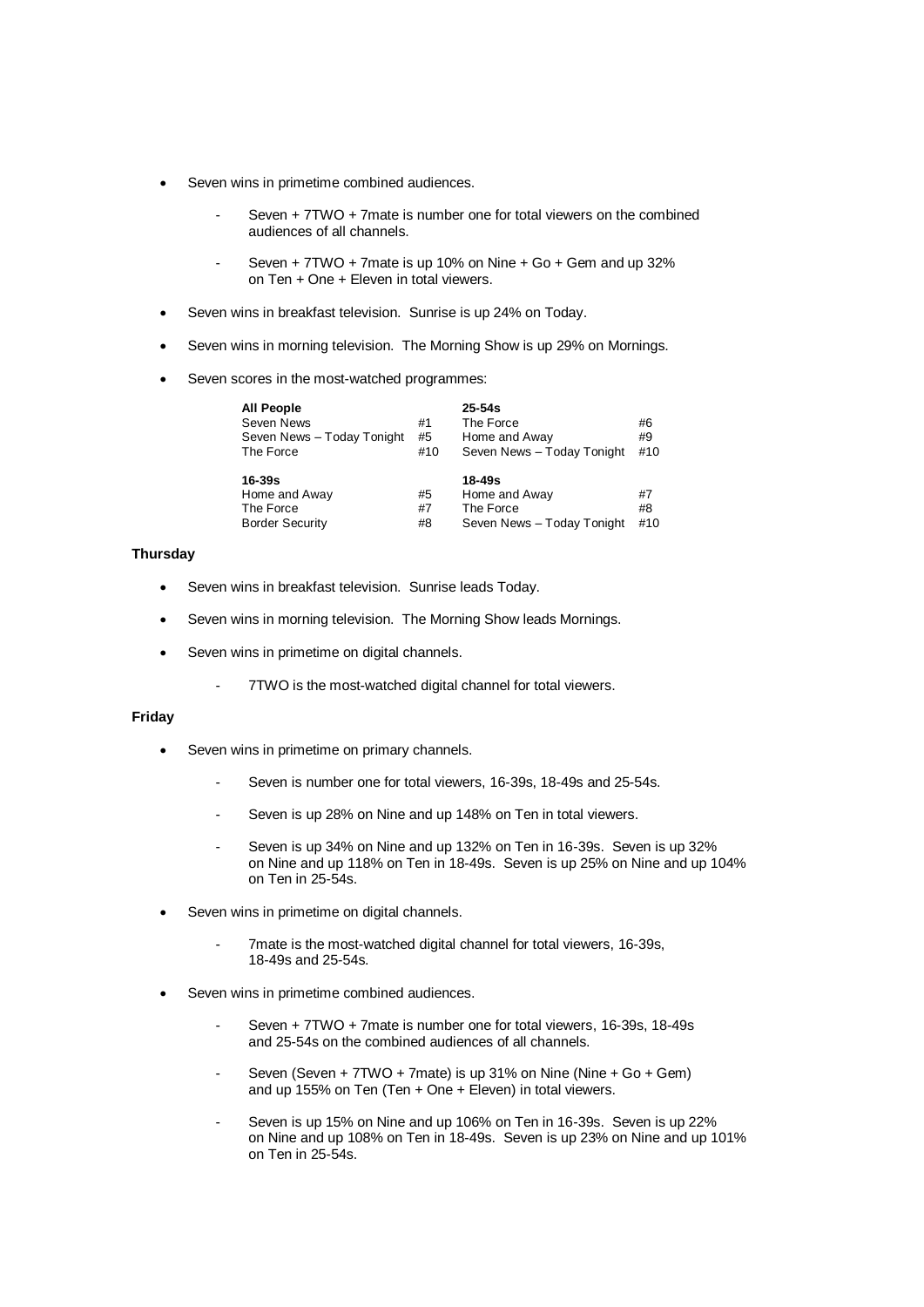- Seven wins in breakfast television. Sunrise is up 33% on Today.
- Seven wins in morning television. The Morning Show is up 17% on Mornings.
- Seven scores in the most-watched programmes:

| <b>All People</b><br>Seven News<br>Seven News - Today Tonight<br>Better Homes and Gardens<br>AFL on Seven: | #3<br>#4<br>#6<br>#7 | 25-54s<br>AFL on Seven<br>Seven News<br>Seven News - Today Tonight            | #3<br>#8<br>#9  |
|------------------------------------------------------------------------------------------------------------|----------------------|-------------------------------------------------------------------------------|-----------------|
| $16 - 39s$<br>AFL on Seven<br>AFL on Seven: Pre-Match<br>Better Homes and Gardens                          | #1<br>#6<br>#8       | 18-49s<br>AFL on Seven<br>AFL on Seven: Pre-Match<br>Better Homes and Gardens | #1<br>#6<br>#10 |

 **AFL on Seven: The Finals** dominates in total viewers, 16-39s, 18-49s and 25-54s across its primetime broadcasts on Seven – 43 share in total viewers, 47 share in 16-39s, 47 share in 18-49s and 45 share in 25-54s.

## **Saturday**

- Seven wins in news.
- Seven wins in primetime on primary channels.
	- Seven is number one for total viewers, 16-39s, 18-49s and 25-54s.
	- Seven is up 6% on Nine and up 386% on Ten in total viewers.
	- Seven is up 18% on Nine and up 291% on Ten in 16-39s. Seven is up 9% on Nine and up 367% on Ten in 18-49s. Seven is up 4% on Nine and up 354% on Ten in 25-54s.
- Seven wins in primetime on digital channels.
	- 7mate is the most-watched digital channel for total viewers, 18-49s and 25-54s.
- Seven wins in primetime combined audiences.
	- Seven + 7TWO + 7mate is number one for total viewers, 16-39s, 18-49s and 25-54s on the combined audiences of all channels.
	- Seven (Seven + 7TWO + 7mate) is up 8% on Nine (Nine + Go + Gem) and up 259% on Ten (Ten + One + Eleven) in total viewers.
	- Seven is up 14% on Nine and up 232% on Ten in 16-39s. Seven is up 8% on Nine and up 231% on Ten in 18-49s. Seven is up 5% on Nine and up 218% on Ten in 25-54s.
- Seven wins in breakfast television. Weekend Sunrise is up 38% on Weekend Today across 7:00-10:00am.